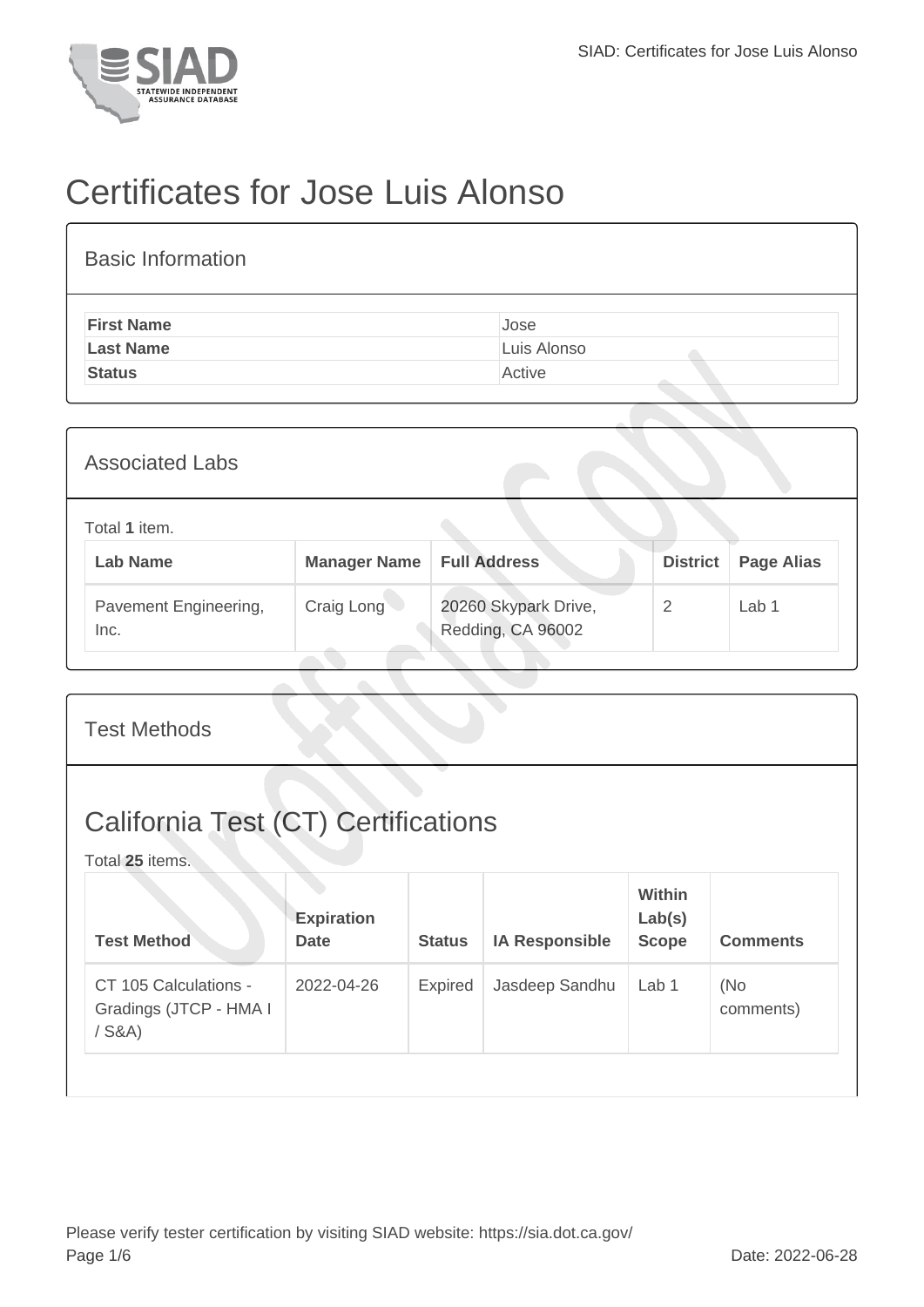

| <b>Test Method</b>                                                                   | <b>Expiration</b><br><b>Date</b> | <b>Status</b>  | <b>IA Responsible</b> | <b>Within</b><br>Lab(s)<br><b>Scope</b> | <b>Comments</b>   |
|--------------------------------------------------------------------------------------|----------------------------------|----------------|-----------------------|-----------------------------------------|-------------------|
| CT 106 Definitions -<br>Specific Gravity (SpG)                                       | 2020-11-01                       | <b>Expired</b> | David Small           | Lab <sub>1</sub>                        | (No)<br>comments) |
| CT 125 AGG Sampling -<br><b>AGGREGATES (JTCP -</b><br><b>HMA I / S&amp;A)</b>        | 2022-04-26                       | <b>Expired</b> | Jasdeep Sandhu        | Lab <sub>1</sub>                        | (No)<br>comments) |
| CT 125 AGG Sampling -<br><b>AGGREGATES</b>                                           | 2023-03-04                       | Active         | Ignocencio<br>Herrera | Lab <sub>1</sub>                        | (No<br>comments)  |
| CT 125 BIT Sampling -<br><b>BITUMINOUS</b>                                           | 2024-02-09                       | Active         | Ignocencio<br>Herrera | Lab <sub>1</sub>                        | (No<br>comments)  |
| CT 125 GEN Sampling -<br><b>GENERAL</b>                                              | 2024-03-04                       | Active         | Ignocencio<br>Herrera | Lab 1                                   | (No)<br>comments) |
| CT 125 HMA Sampling -<br>HMA (JTCP - HMA I)                                          | 2022-08-16                       | Active         | Sarbjit Grewal        | Lab <sub>1</sub>                        | (No)<br>comments) |
| CT 125 HMA Sampling -<br><b>HMA</b>                                                  | 2023-03-04                       | Active         | Ignocencio<br>Herrera | Lab 1                                   | (No<br>comments)  |
| CT 201 Sample<br>Preparation - Soil and<br>Aggregates (JTCP -<br><b>S&amp;A)</b>     | 2022-04-26                       | <b>Expired</b> | Jasdeep Sandhu        | Lab <sub>1</sub>                        | (No)<br>comments) |
| CT 202 Sieve analysis -<br>Fine and Coarse<br>Aggregates (JTCP -<br><b>S&amp;A</b> ) | 2022-04-26                       | <b>Expired</b> | Jasdeep Sandhu        | Lab 1                                   | (No)<br>comments) |
| CT 205 Percent Crushed<br>Particles (JTCP - S&A)                                     | 2022-04-26                       | <b>Expired</b> | Jasdeep Sandhu        | Lab 1                                   | (No)<br>comments) |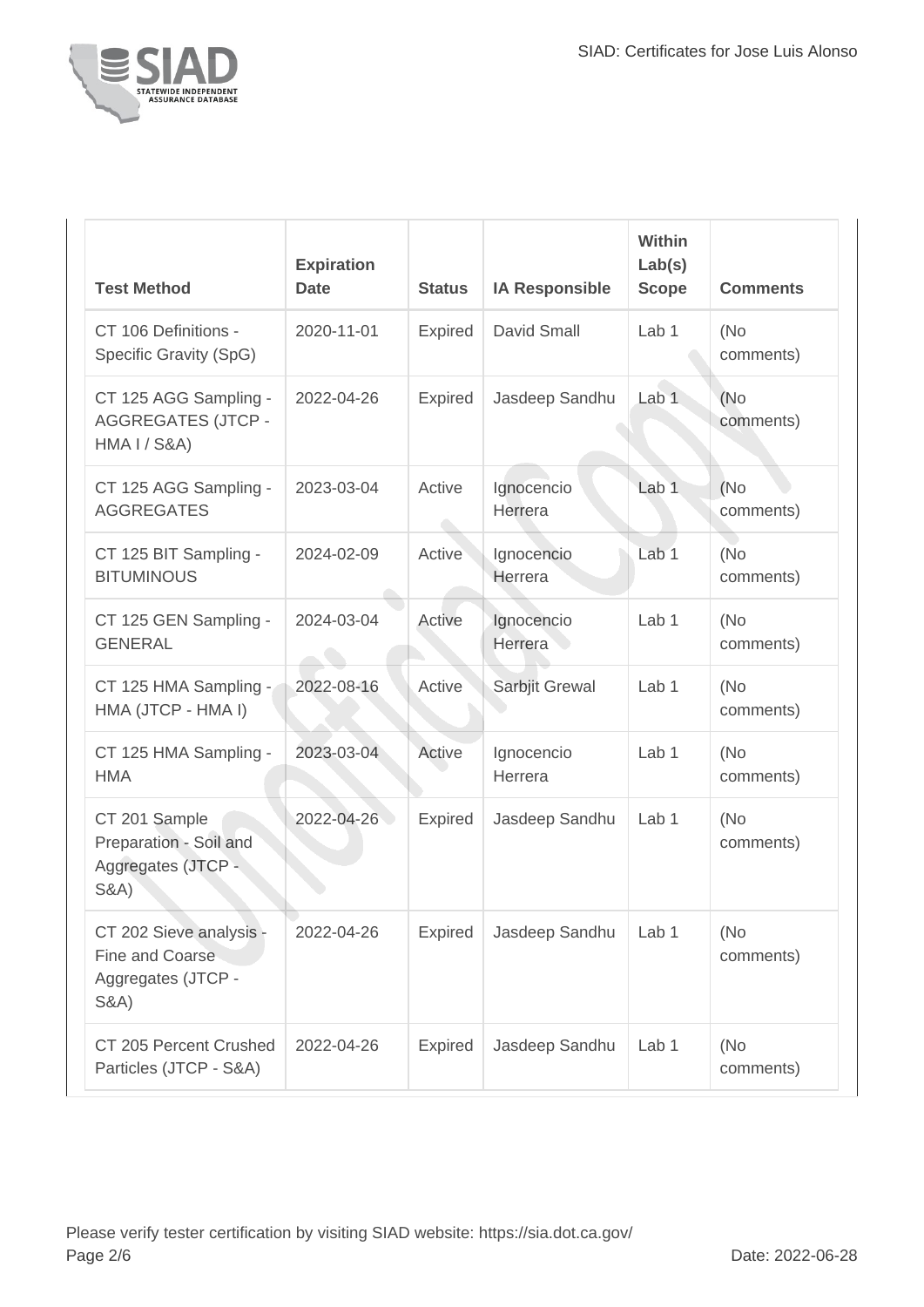

| <b>Test Method</b>                                                                 | <b>Expiration</b><br><b>Date</b> | <b>Status</b>  | <b>IA Responsible</b>         | Within<br>Lab(s)<br><b>Scope</b> | <b>Comments</b>   |
|------------------------------------------------------------------------------------|----------------------------------|----------------|-------------------------------|----------------------------------|-------------------|
| CT 216 Relative<br>Compaction - Soils and<br>Aggregates (JTCP -<br><b>S&amp;A)</b> | 2022-04-26                       | Expired        | Jasdeep Sandhu                | Lab <sub>1</sub>                 | (No<br>comments)  |
| CT 217 Sand Equivalent<br>$(JTCP - S&A)$                                           | 2022-04-26                       | <b>Expired</b> | Jasdeep Sandhu                | Lab <sub>1</sub>                 | (No<br>comments)  |
| CT 226 Moisture<br>Content - Soils and<br>Aggregates (JTCP -<br><b>S&amp;A)</b>    | 2022-04-26                       | Expired        | Jasdeep Sandhu                | Lab 1                            | (No<br>comments)  |
| CT 227 Cleanness<br>Value (JTCP - S&A)                                             | 2022-04-26                       | Expired        | Jasdeep Sandhu                | Lab <sub>1</sub>                 | (No)<br>comments) |
| CT 229 Durability (JTCP<br>$-S&A)$                                                 | 2022-04-26                       | Expired        | Jasdeep Sandhu                | Lab 1                            | (No<br>comments)  |
| CT 231 Relative<br>Compaction - Nuclear<br>Gage                                    | 2024-02-09                       | Active         | Ignocencio<br>Herrera         | Lab <sub>1</sub>                 | (No<br>comments)  |
| CT 375 AC Density by<br><b>Nuclear Gage</b>                                        | 2024-02-09                       | Active         | Ignocencio<br>Herrera         | Lab 1                            | (No<br>comments)  |
| CT 504 Air Content of<br><b>PCC - Pressure Method</b><br>(JTCP - PCC)              | 2021-07-30                       | Expired        | <b>Biplab</b><br>Bhattacharya | Lab 1                            | (No<br>comments)  |
| CT 518 Unit Weight -<br>PCC (JTCP - PCC)                                           | 2021-07-30                       | Expired        | <b>Biplab</b><br>Bhattacharya | Lab 1                            | (No<br>comments)  |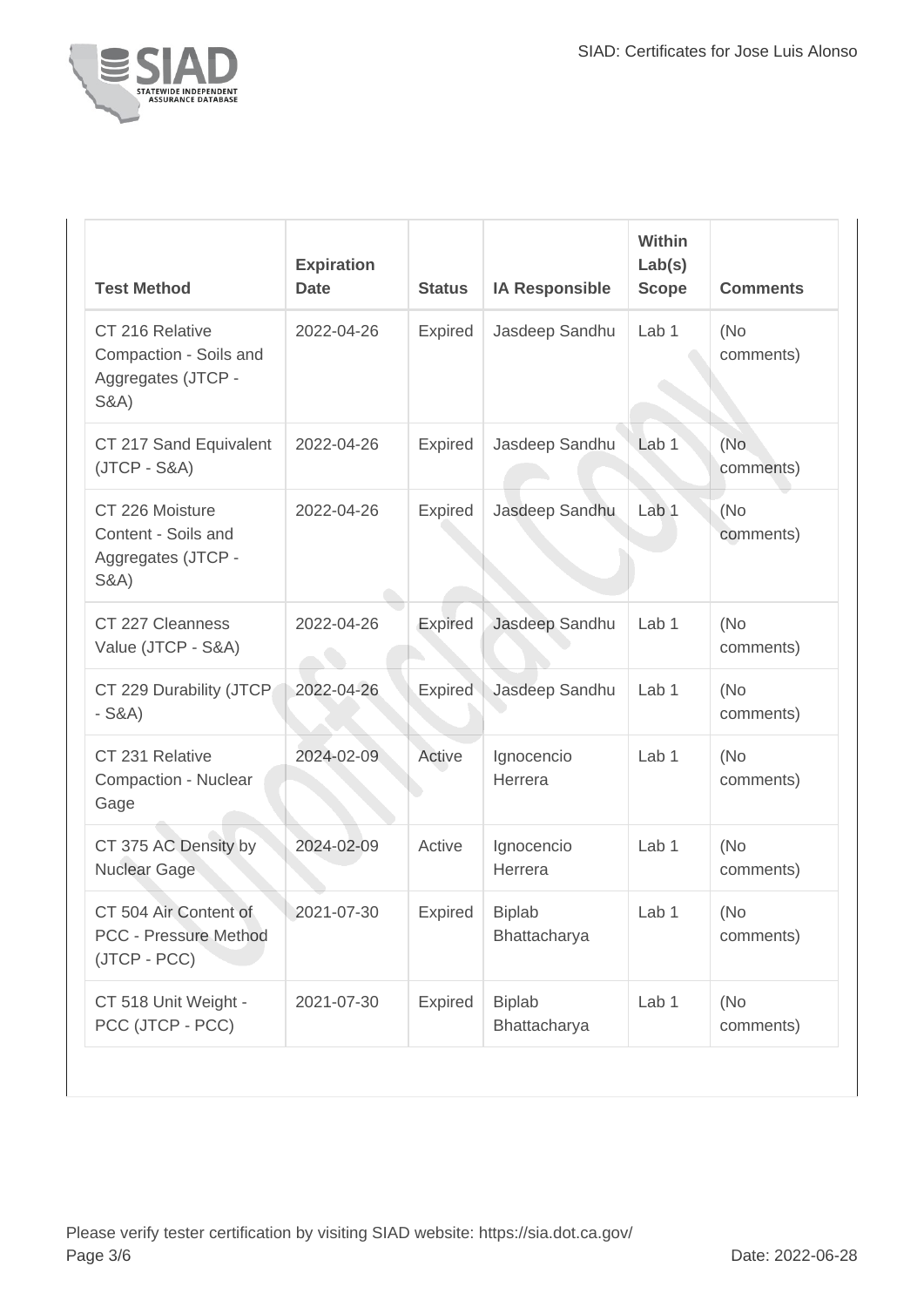

| <b>Test Method</b>                                                      | <b>Expiration</b><br><b>Date</b> | <b>Status</b>  | <b>IA Responsible</b>                | <b>Within</b><br>Lab(s)<br><b>Scope</b> | <b>Comments</b>  |
|-------------------------------------------------------------------------|----------------------------------|----------------|--------------------------------------|-----------------------------------------|------------------|
| CT 539 Sampling Fresh<br>Concrete (JTCP - PCC)                          | 2021-07-30                       | <b>Expired</b> | <b>Biplab</b><br><b>Bhattacharya</b> | Lab 1                                   | (No<br>comments) |
| CT 540 Making<br>Cylinders - PCC (JTCP -<br>PCC)                        | 2021-07-30                       | <b>Expired</b> | <b>Biplab</b><br>Bhattacharya        | Lab <sub>1</sub>                        | (No<br>comments) |
| CT 543 Air Content of<br><b>PCC - Volumetric</b><br>Method (JTCP - PCC) | 2021-07-30                       | <b>Expired</b> | <b>Biplab</b><br>Bhattacharya        | Lab <sub>1</sub>                        | (No<br>comments) |
| CT 556 Slump - PCC<br>(JTCP - PCC)                                      | 2021-07-30                       | <b>Expired</b> | <b>Biplab</b><br>Bhattacharya        | Lab <sub>1</sub>                        | (No<br>comments) |
| CT 557 Temperature -<br>PCC (JTCP - PCC)                                | 2021-07-30                       | Expired        | <b>Biplab</b><br><b>Bhattacharya</b> | Lab 1                                   | (No<br>comments) |

## AASHTO/ASTM Proficiencies

Total **13** items.

| <b>Test Method</b>                                                                               | <b>Expiration</b><br><b>Date</b> | <b>Status</b> | <b>IA Responsible</b> | Within<br>Lab(s)<br><b>Scope</b> | <b>Comments</b> |
|--------------------------------------------------------------------------------------------------|----------------------------------|---------------|-----------------------|----------------------------------|-----------------|
| <b>AASHTO T11 Sieve</b><br>Analysis (Washing) -<br>Fine Aggregates (JTCP -<br>HMA <sub>I</sub> ) | 2022-08-16                       | Active        | Sarbjit Grewal        | Lab <sub>1</sub>                 | (No comments)   |
| <b>AASHTO T27 Sieve</b><br>Analysis - Fine and<br>Coarse Aggregates<br>(JTCP - HMA I)            | 2022-08-16                       | Active        | Sarbjit Grewal        | Lab <sub>1</sub>                 | (No comments)   |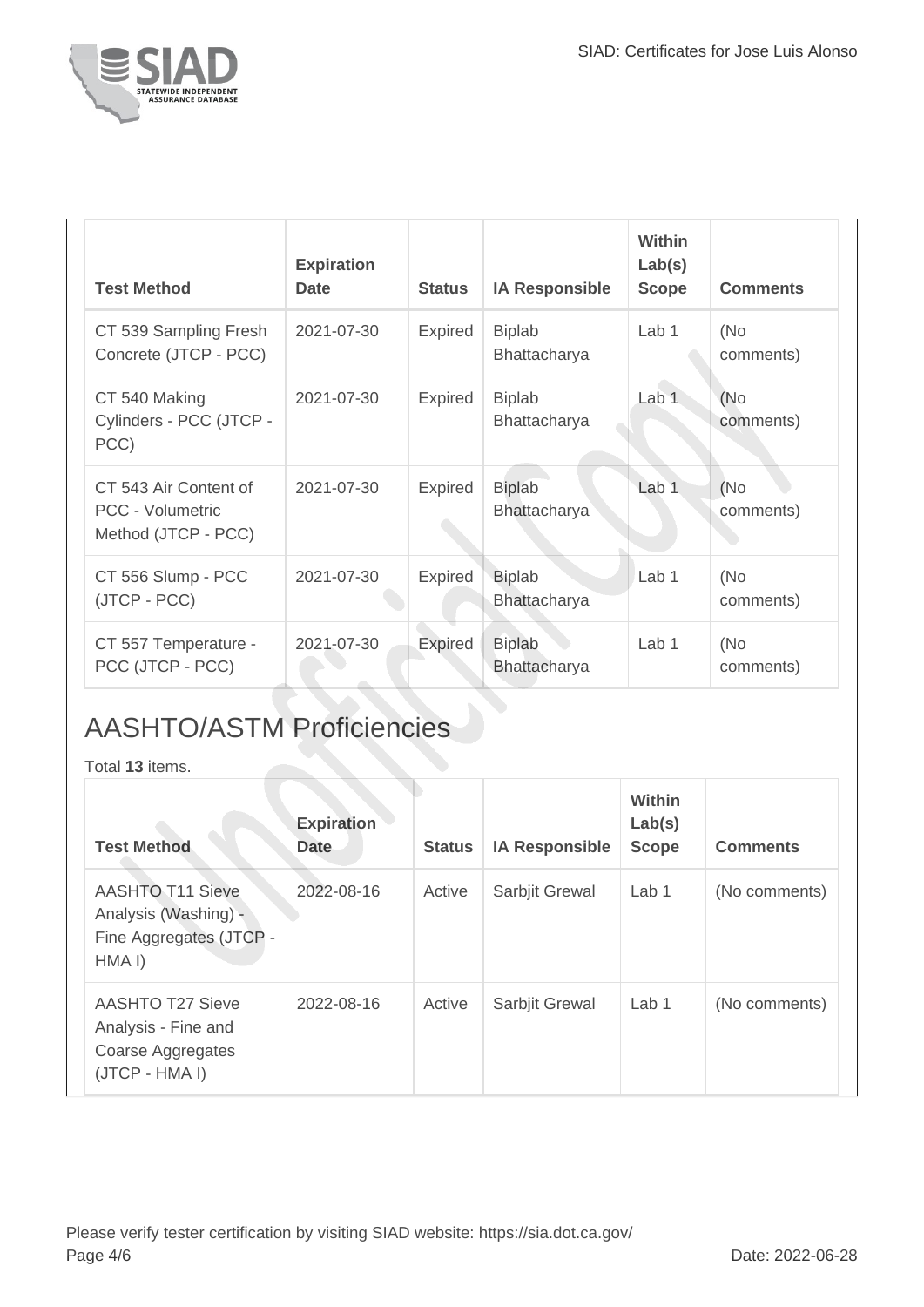

| 2022-08-16 |        | <b>IA Responsible</b> | <b>Scope</b>     | <b>Comments</b> |
|------------|--------|-----------------------|------------------|-----------------|
|            | Active | Sarbjit Grewal        | Lab <sub>1</sub> | (No comments)   |
| 2022-08-16 | Active | Sarbjit Grewal        | Lab <sub>1</sub> | (No comments)   |
| 2023-02-20 | Active | Sarbjit Grewal        | Lab <sub>1</sub> | (No comments)   |
| 2022-08-16 | Active | Sarbjit Grewal        | Lab <sub>1</sub> | (No comments)   |
| 2023-02-20 | Active | Sarbjit Grewal        | Lab <sub>1</sub> | (No comments)   |
| 2022-08-16 | Active | Sarbjit Grewal        | Lab <sub>1</sub> | (No comments)   |
| 2023-02-20 | Active | Sarbjit Grewal        | Lab 1            | (No comments)   |
| 2023-02-20 | Active | Sarbjit Grewal        | Lab <sub>1</sub> | (No comments)   |
|            |        |                       |                  |                 |